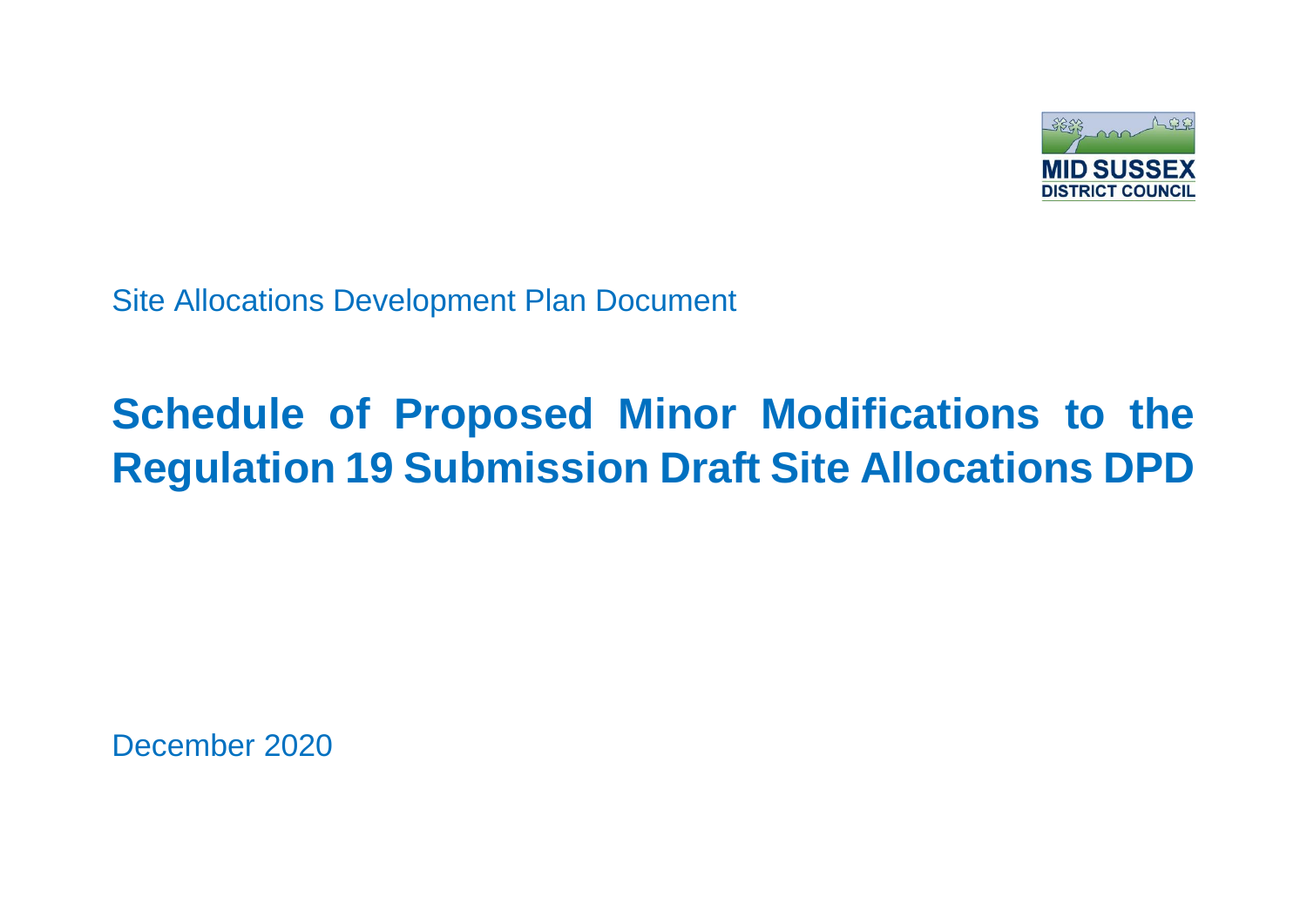## **Contents**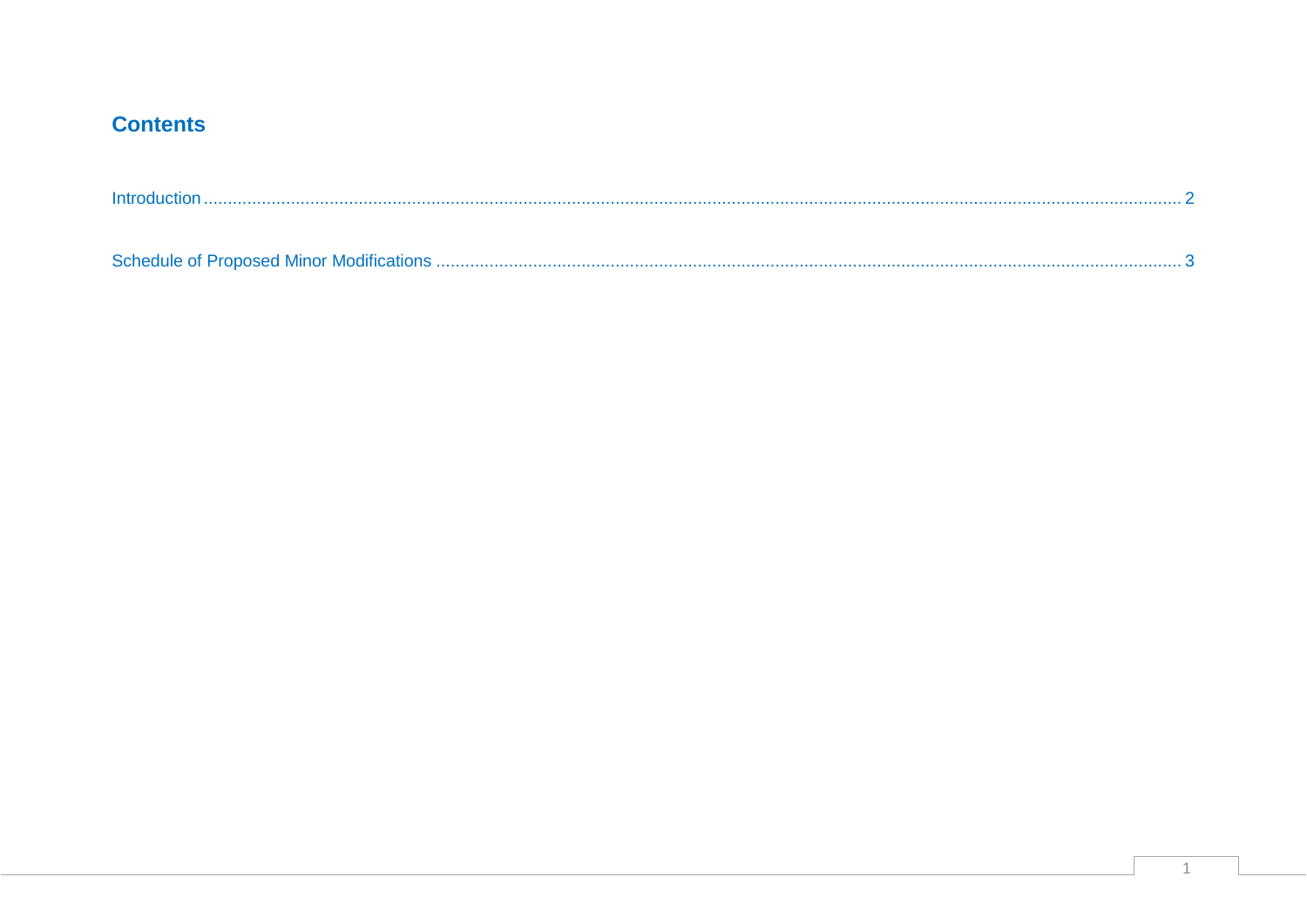## <span id="page-2-0"></span>**Introduction**

Mid Sussex District Council is submitting the Site Allocations Development Plan Document (DPD) to the Secretary of State for Examination. The Council has prepared the Site Allocations DPD in accordance with legal and policy requirements and believes the Site Allocations DPD meets the necessary legal and soundness tests. The Site Allocations DPD has been prepared using a robust and transparent process, based on guidance, best practice and a proportionate evidence base.

The District Council will be formally requesting that the Inspector recommends any such modifications considered necessary to make the Site Allocations DPD sound under Section 20(7C) of the Planning and Compulsory Purchase Act 2004 (as amended), including consideration of, and amendment to, the proposed minor modifications put forward by the District Council as part of its submission.

The Council is proposing minor modifications to the Submission Draft Site Allocations DPD (Regulation 19). As appropriate, this includes suggested modifications raised through representations received during the Regulation 19 consultation. The proposed minor modifications are contained in this schedule. These proposed minor modifications do not materially affect the substance of the plan, its overall soundness or the submitted sustainability appraisal. The minor modifications relate to points of clarification, factual updates and typographical or grammatical errors. The reasons for making each of the changes are clearly set out in the schedule.

The following format has been used to show the proposed minor modifications:

Underlined red text = new text proposed

Strikethrough red text = text proposed to be deleted

All document references are to the Regulation 19 Submission Draft Site Allocations DPD (July 2020).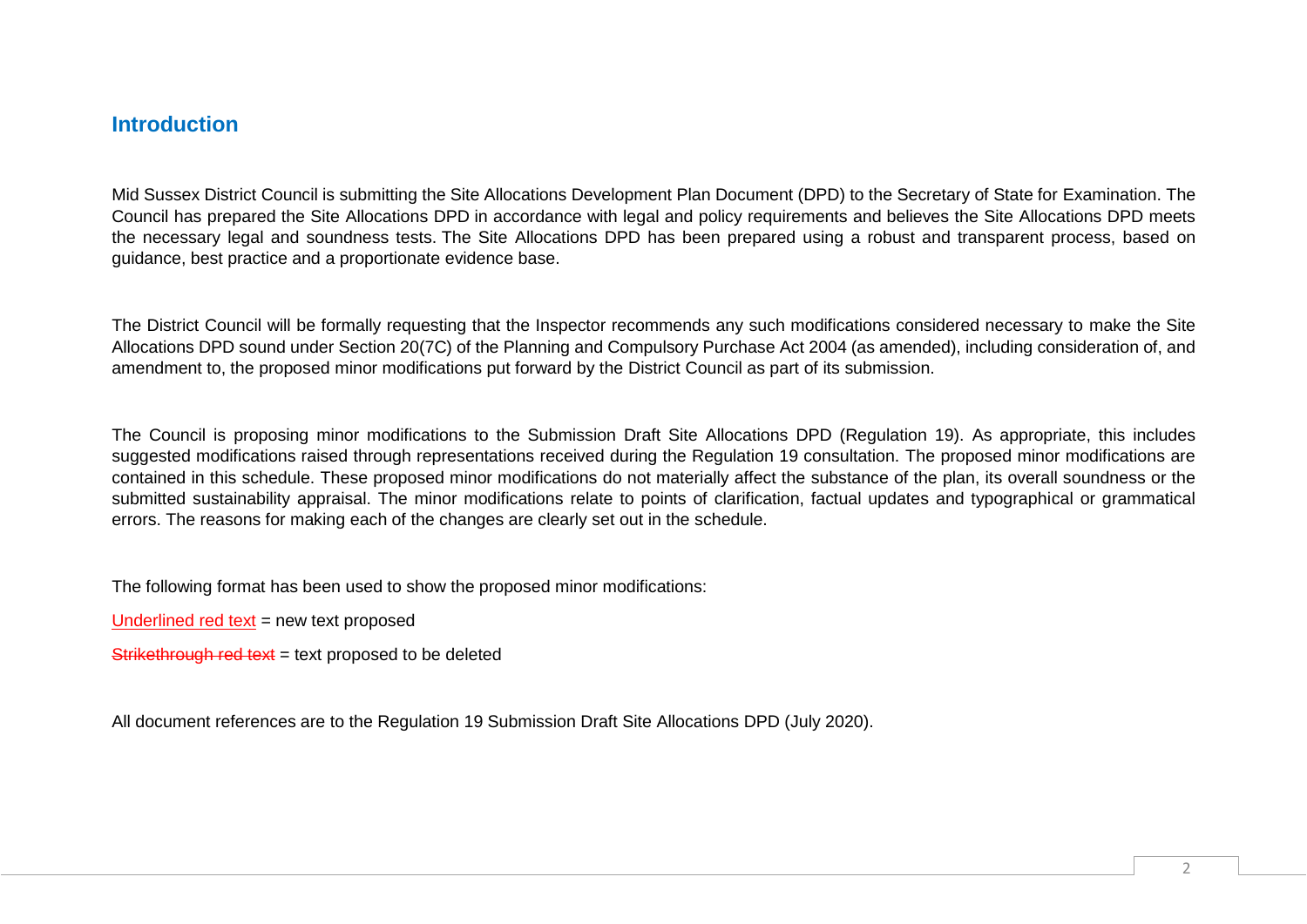## <span id="page-3-0"></span>**Schedule of Proposed Minor Modifications**

|                                         | Mid Sussex Site Allocations DPD   Schedule of Proposed Minor Modifications                 |                                                                                                                                                                                                                                                                                                                              |                                                                                      |  |
|-----------------------------------------|--------------------------------------------------------------------------------------------|------------------------------------------------------------------------------------------------------------------------------------------------------------------------------------------------------------------------------------------------------------------------------------------------------------------------------|--------------------------------------------------------------------------------------|--|
| <b>Modification</b><br><b>Reference</b> | <b>DPD Section</b>                                                                         | <b>Proposed Change</b>                                                                                                                                                                                                                                                                                                       | <b>Reason for Change</b>                                                             |  |
| M01                                     | References throughout the<br>document including the<br>employment site allocations         | Refer to specific employment uses rather than by<br>reference to the Use Classes Order, e.g. refer to Office,<br>Business, Light Industrial, General Industrial or Storage &<br>Distribution as opposed to B1/B2/B8                                                                                                          | In response to the revisions<br>to the Use Classes Order<br>and the new Use Class E. |  |
| M02                                     | <b>Executive Summary, Table</b><br>showing the housing site<br>allocations - SA31 (page 5) | Site Name:<br>Land to the rear of Rear of Firlands, Church Road                                                                                                                                                                                                                                                              | Correction.                                                                          |  |
| M03                                     | Purpose of this Consultation<br>(page 7)                                                   | Delete this section.                                                                                                                                                                                                                                                                                                         | Update.<br>The Regulation 19<br>consultation has finished.                           |  |
| M04                                     | Map key (page 14)                                                                          | SA31:<br>Land to the rear of Rear of Firlands, Church Road                                                                                                                                                                                                                                                                   | Correction.                                                                          |  |
| M05                                     | Policy SA GEN, Landscape<br>considerations, 1 <sup>st</sup> bullet point<br>(page 15)      | Undertake Landscape and Visual Impact Assessment or<br>Appraisal (LVIA) on any rural and edge of settlement<br>sites. In the AONB the LVIA will utilise the AONB<br>Management Plan components as landscape receptors.<br>The LVIA will need to inform the site design, layout,<br>capacity and any mitigation requirements. | Clarification.<br>In response to a<br>representation (642: High<br>Weald AONB Unit). |  |
| M06                                     | Policy SA GEN, Landscape<br>considerations, 2 <sup>nd</sup> bullet point<br>(page 15)      | Development in the High Weald AONB or within its<br>setting will need to conserve and enhance the natural<br>beauty and special qualities of the High Weald, as set out<br>in the High Weald Management Plan 2019-2024 and<br>District Plan Policy DP16: High Weald Area of<br><b>Outstanding Natural Beauty.</b>            | Correction.<br>In response to a<br>representation (642: High<br>Weald AONB Unit).    |  |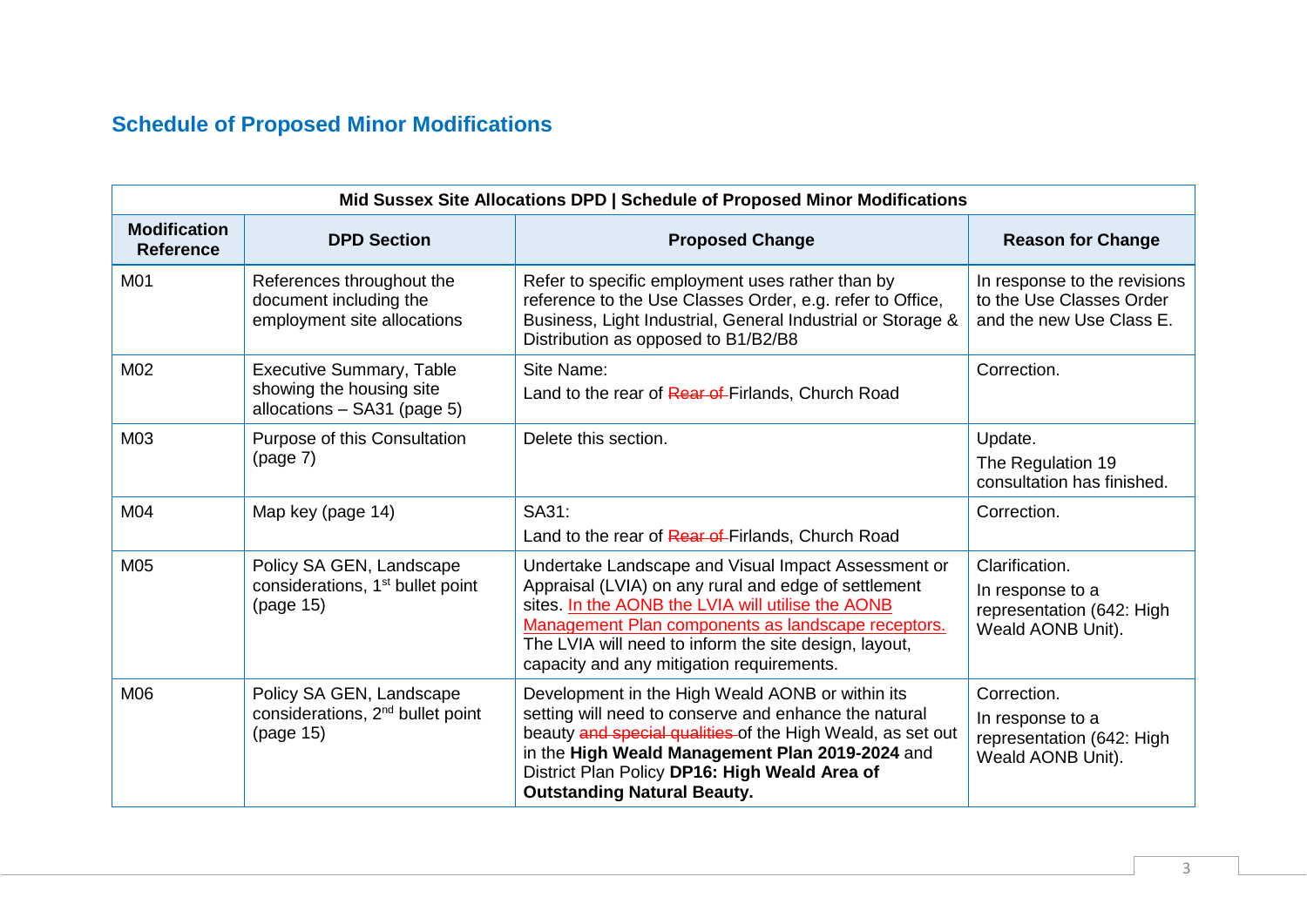|                                         | Mid Sussex Site Allocations DPD   Schedule of Proposed Minor Modifications                                 |                                                                                                                                                                                                                                                                                                                                                                                    |                                                                                                              |  |
|-----------------------------------------|------------------------------------------------------------------------------------------------------------|------------------------------------------------------------------------------------------------------------------------------------------------------------------------------------------------------------------------------------------------------------------------------------------------------------------------------------------------------------------------------------|--------------------------------------------------------------------------------------------------------------|--|
| <b>Modification</b><br><b>Reference</b> | <b>DPD Section</b>                                                                                         | <b>Proposed Change</b>                                                                                                                                                                                                                                                                                                                                                             | <b>Reason for Change</b>                                                                                     |  |
| <b>M07</b>                              | Policy SA GEN, Landscape<br>considerations, 5 <sup>th</sup> bullet point<br>(page 16)                      | Where development is required to adopt a landscape led<br>approach, including all developments within the AONB or<br>its setting; this includes respecting the local character of<br>the area in built form by utilising appropriate architectural<br>design, site layout and density which complements and<br>contributes to the overall character and appearance of<br>the area. | Clarification.<br>In response to a<br>representation (642: High<br>Weald AONB Unit).                         |  |
| <b>M08</b>                              | Policy SA GEN, Historic<br>environment and cultural<br>heritage, 2 <sup>nd</sup> bullet point (page<br>16) | Respect listed buildings, conservation areas, scheduled<br>monuments, the historic landscape, registered parks and<br>gardens and their settings and look for opportunities to<br>enhance or better reveal their significance. All heritage<br>assets, including those that are undesignated, will need<br>to be conserved and enhanced.                                           | Completeness.<br>In response to a<br>representation (777: South<br><b>Downs National Park</b><br>Authority). |  |
| M09                                     | Policy SA GEN, Biodiversity and<br>Green Infrastructure, 1 <sup>st</sup> bullet<br>point (page 16)         | Carry out and submit habitat and species surveys at the<br>earliest opportunity in order to inform the design and to<br>conserve important ecological assets from negative direct<br>and indirect effects.                                                                                                                                                                         | Clarification.<br>In response to a<br>representation (748:<br>Sussex Wildlife Trust).                        |  |
| M <sub>10</sub>                         | Policy SA GEN, Biodiversity and<br>Green Infrastructure, 3rd bullet<br>point (page 17)                     | Protect and enhance Green Infrastructure (GI) and<br>corridors by ensuring built development avoids and<br>integrates existing GI into the layout of the scheme,<br>reinforcing and providing new connections to existing<br>corridors to develop a connected network of multi-<br>functional greenspace, including incorporating<br>opportunities to contribute to strategic GI.  | Completeness.<br>In response to a<br>representation (777: South<br><b>Downs National Park</b><br>Authority). |  |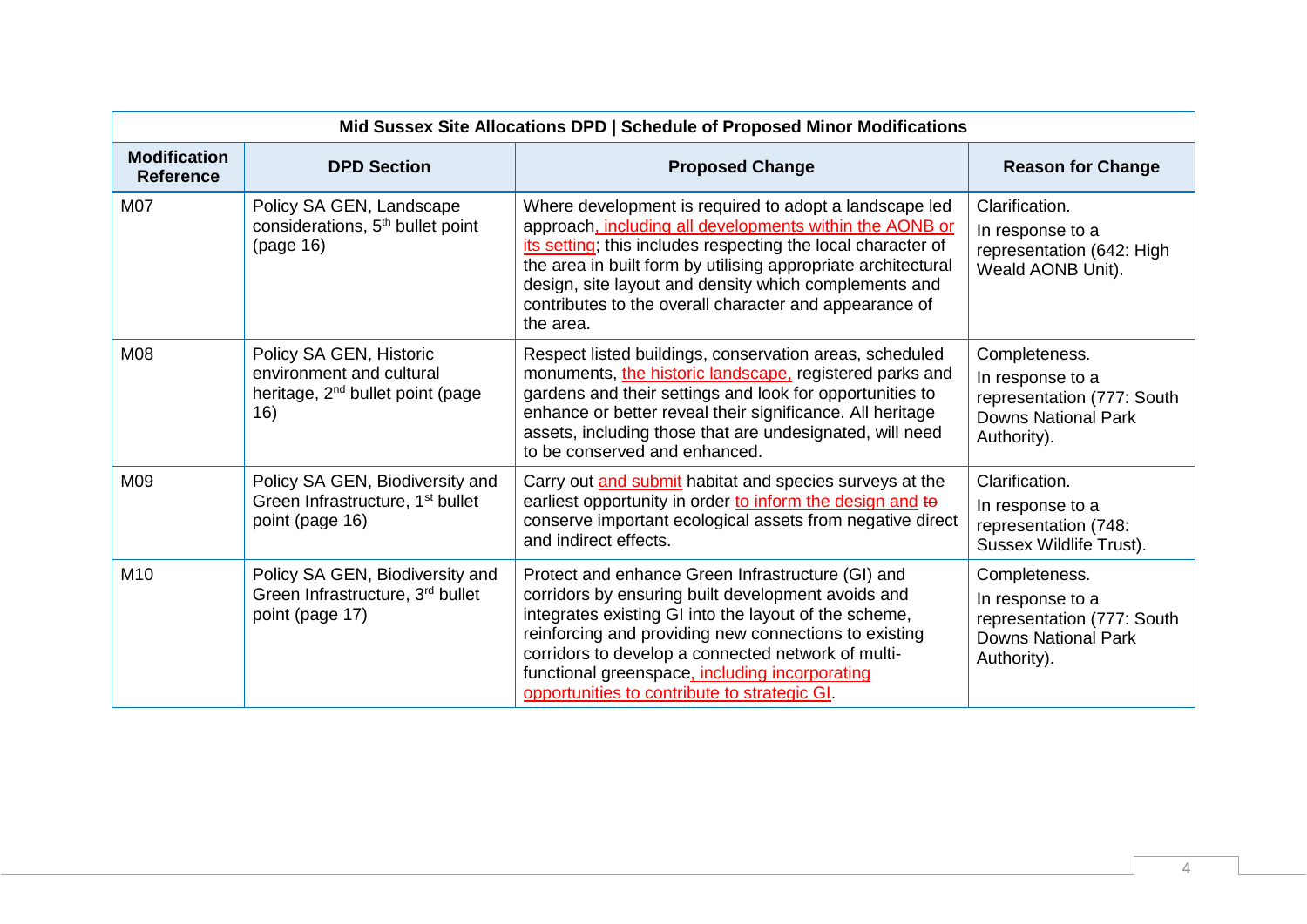|                                         | Mid Sussex Site Allocations DPD   Schedule of Proposed Minor Modifications            |                                                                                                                                                                                                                                                                         |                                                                                                          |  |
|-----------------------------------------|---------------------------------------------------------------------------------------|-------------------------------------------------------------------------------------------------------------------------------------------------------------------------------------------------------------------------------------------------------------------------|----------------------------------------------------------------------------------------------------------|--|
| <b>Modification</b><br><b>Reference</b> | <b>DPD Section</b>                                                                    | <b>Proposed Change</b>                                                                                                                                                                                                                                                  | <b>Reason for Change</b>                                                                                 |  |
| M11                                     | Policy SA3, Allocation and Site<br><b>Specific Requirements</b>                       | To include a reference to (B8) Storage & Distribution use.                                                                                                                                                                                                              | To reflect extant<br>permission.<br>In response to a<br>representation (1482:<br>RHPC).                  |  |
| M <sub>12</sub>                         | Policy SA7, Site Specific<br>Requirements, 2 <sup>nd</sup> bullet point<br>(page 27)  | Undertake a Landscape and Visual Impact Assessment<br>(LVIA) to inform the site layout, capacity and mitigation<br>requirements, including a comprehensive landscape<br>scheme in order to <b>conserve and enhance the landscape</b><br>of minimise impact on the AONB. | To meet statutory<br>requirements.<br>In response to a<br>representation (642: High<br>Weald AONB Unit). |  |
| M <sub>13</sub>                         | Policy SA8, Site Specific<br>Requirements, 2 <sup>nd</sup> bullet point<br>(page 28)  | Undertake a Landscape and Visual Impact Assessment<br>(LVIA) to inform the site layout, capacity and mitigation<br>requirements, including a comprehensive landscape<br>scheme in order to <b>conserve and enhance the landscape</b><br>of minimise impact on the AONB. | To meet statutory<br>requirements.<br>In response to a<br>representation (642: High<br>Weald AONB Unit). |  |
| M14                                     | Policy SA10, Table 2.4,<br>Settlement category 3 - Medium<br>Sized Villages (page 38) | []<br>Ardingly<br><b>Ashurst Wood</b><br>Balcombe<br>[]                                                                                                                                                                                                                 | Correction.                                                                                              |  |
| M15                                     | Policy SA11, Table 2.5, Number<br>of Dwellings - Site (page 39)                       | <b>SA27:</b><br>$30 \cdot 35 (65)^{b}$                                                                                                                                                                                                                                  | Correction.                                                                                              |  |
| M16                                     | Policy SA11, Table 2.5, Site<br>Name (page 39)                                        | Land to the rear of Rear of Firlands, Church Road                                                                                                                                                                                                                       | Correction.                                                                                              |  |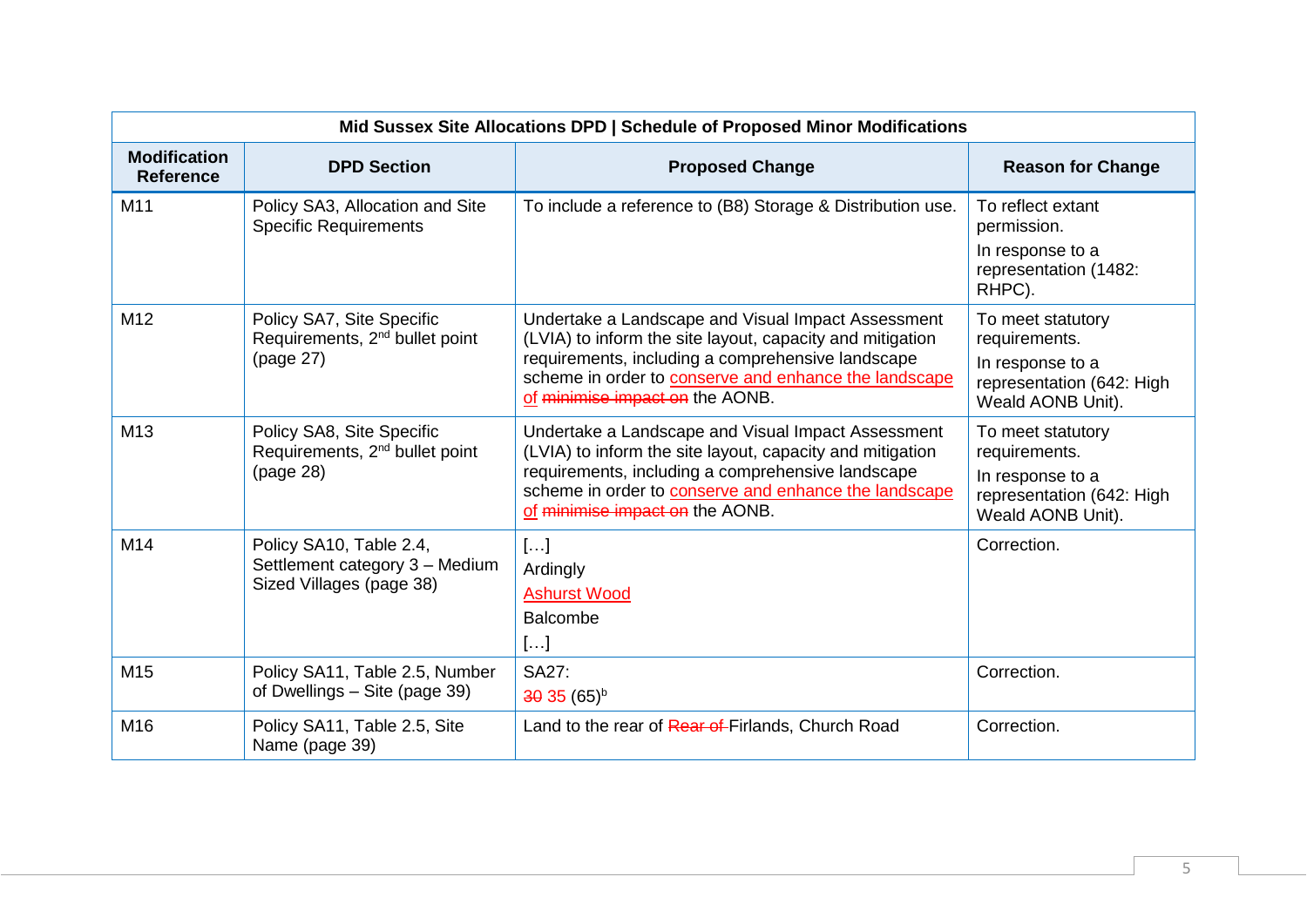|                                         | Mid Sussex Site Allocations DPD   Schedule of Proposed Minor Modifications      |                                                                                                                                                                                                                                                                                                                                                                                                                                                                                                                                                                  |                                                                                         |  |
|-----------------------------------------|---------------------------------------------------------------------------------|------------------------------------------------------------------------------------------------------------------------------------------------------------------------------------------------------------------------------------------------------------------------------------------------------------------------------------------------------------------------------------------------------------------------------------------------------------------------------------------------------------------------------------------------------------------|-----------------------------------------------------------------------------------------|--|
| <b>Modification</b><br><b>Reference</b> | <b>DPD Section</b>                                                              | <b>Proposed Change</b>                                                                                                                                                                                                                                                                                                                                                                                                                                                                                                                                           | <b>Reason for Change</b>                                                                |  |
| M17                                     | Policy SA11, Table 2.5, Footnote<br>a (page 40)                                 | Planning permission has been granted on this site and it<br>is now as a commitment as at 1st April 2020. Therefore,<br>no yield counted here to avoid double counting, although<br>the allocation is to be retained for 130 dwellings.                                                                                                                                                                                                                                                                                                                           | Correction.                                                                             |  |
| M <sub>18</sub>                         | Policy SA11, Table 2.5, Footnote<br>b (page $40$ )                              | Slaugham Neighbourhood Plan is now made and Land at<br>St Martin Close (east) for 35 30 units is now a<br>commitment as at 1st April 2020. Therefore only 30 35<br>units are counted here to avoid double counting.                                                                                                                                                                                                                                                                                                                                              | Correction.                                                                             |  |
| M19                                     | Paragraph 2.35 (page 40)                                                        | [] They should be read alongside the National Planning<br>Policy Framework and Planning Practice Guidance, and<br>the Development Plan taken as a whole, which includes<br>neighbourhood plans.                                                                                                                                                                                                                                                                                                                                                                  | Clarification.<br>In response to a<br>representation (690:<br>Slaugham Parish Council). |  |
| M20                                     | Policy SA16, Social and<br>Community, 2 <sup>nd</sup> bullet point (page<br>51) | Redevelopment proposals shall provide evidence that<br>demonstrates how replacement community facilities will<br>be provided to the satisfaction of the Council and relevant<br>key stakeholders, in accordance with the requirements of<br>District Plan Policy DP25 (Community Facilities and Local<br>Services); evidence shall include re-provision of the<br>school playing fields or justification of their loss to the<br>satisfaction of the Council and Sport England in<br>accordance with the NPPF and Sport England's Playing<br><b>Field Policy</b> | Clarification.<br>In response to a<br>representation (1792:<br>Sports England).         |  |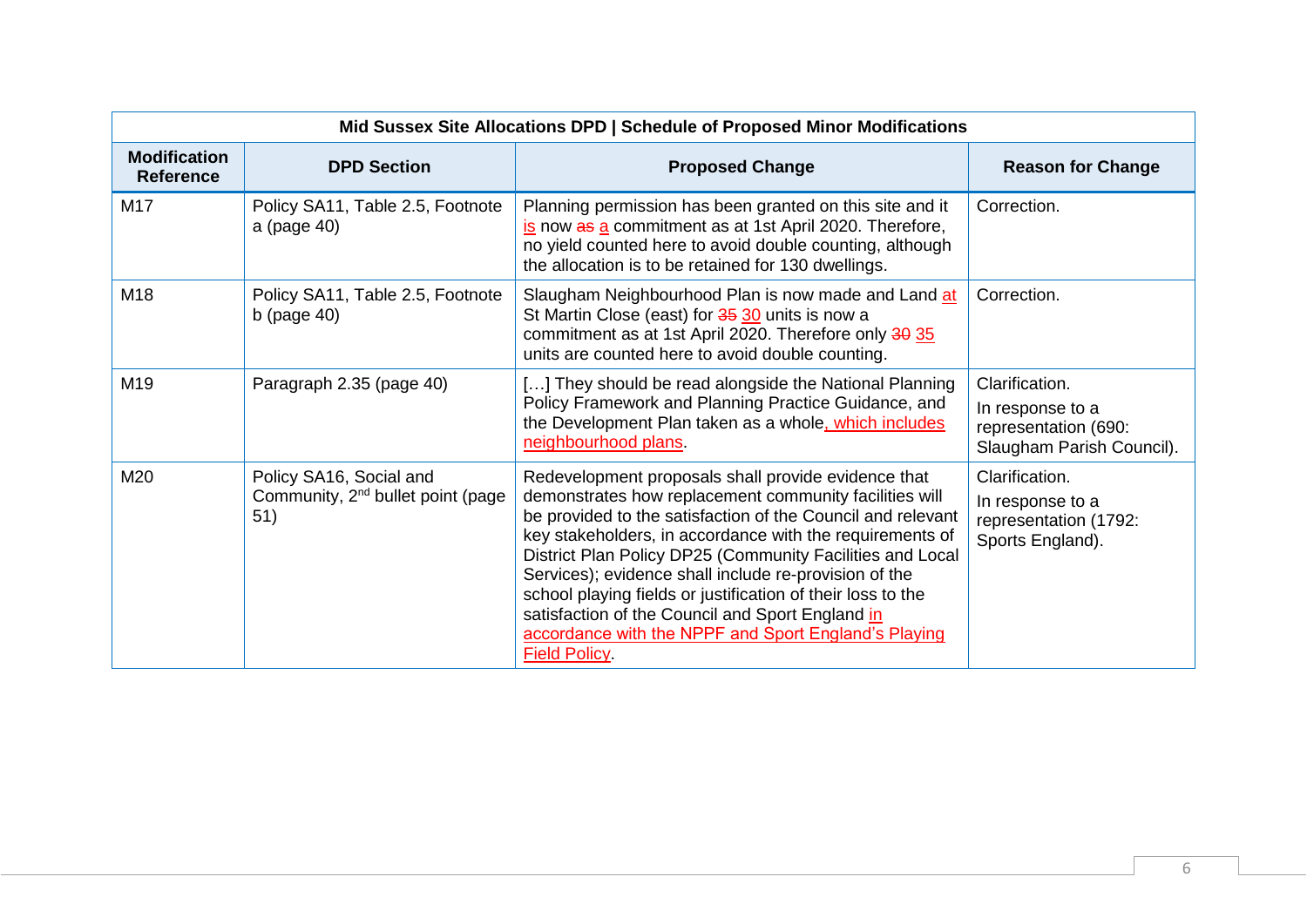|                                         | Mid Sussex Site Allocations DPD   Schedule of Proposed Minor Modifications          |                                                                                                                                                                                                                                                                                                                                                                                                                                        |                                                                                                           |  |
|-----------------------------------------|-------------------------------------------------------------------------------------|----------------------------------------------------------------------------------------------------------------------------------------------------------------------------------------------------------------------------------------------------------------------------------------------------------------------------------------------------------------------------------------------------------------------------------------|-----------------------------------------------------------------------------------------------------------|--|
| <b>Modification</b><br><b>Reference</b> | <b>DPD Section</b>                                                                  | <b>Proposed Change</b>                                                                                                                                                                                                                                                                                                                                                                                                                 | <b>Reason for Change</b>                                                                                  |  |
| M <sub>21</sub>                         | Policy SA19, Landscape<br>Considerations, 2 <sup>nd</sup> bullet point<br>(page 57) | Retain and substantially enhance existing landscape<br>structure, safeguarding existing mature and TPO trees<br>and landscaping along/adjacent to the boundaries, and<br>within the site and along historic field boundaries<br>incorporating them into the landscape structure and<br>layout of the development to contain the new housing,<br>and limit the impact on the wider landscape; particularly<br>to the southern boundary. | Clarification.                                                                                            |  |
| M22                                     | Policy SA19, Landscape<br>Considerations, 4 <sup>th</sup> bullet point<br>(page 57) | Development proposals shall protect and enhance the<br>character and amenity of existing PRoW which runs<br>through the centre of the site and provide connections<br>through the new development.                                                                                                                                                                                                                                     | Clarification.<br>In response to a<br>representation (910:<br><b>Tandridge District Council)</b>          |  |
| M23                                     | Policy SA19, Highways and<br>Access, 4 <sup>th</sup> bullet point (page 57)         | Working collaboratively with and to the satisfaction of<br>both Surrey and West Sussex County Council Highway<br>Authorities, mitigate development impacts by maximising<br>sustainable transport enhancements; where additional<br>impacts remain, highway mitigation measures will be<br>considered.                                                                                                                                 | Clarification.<br>Correction.<br>In response to a<br>representation (910:<br>Tandridge District Council). |  |
| M24                                     | Policy SA20, Landscape<br>Considerations, 4 <sup>th</sup> bullet point<br>(page 60) | Development proposals will need to shall protect and<br>enhance the character and amenity of the existing PRoW<br>which run through the site and provide connections<br>through the new development. Protect the character and<br>amenity of the Worth Way which runs adjacent to the<br>southern boundary.                                                                                                                            | Update.                                                                                                   |  |
| M25                                     | Policy SA20, Social and<br>Community, 1 <sup>st</sup> bullet point (page<br>60)     | Provide a detailed phasing plan with agreement from the<br>Local Planning Authority in consultation with key<br>stakeholders to secure:                                                                                                                                                                                                                                                                                                | Clarification.                                                                                            |  |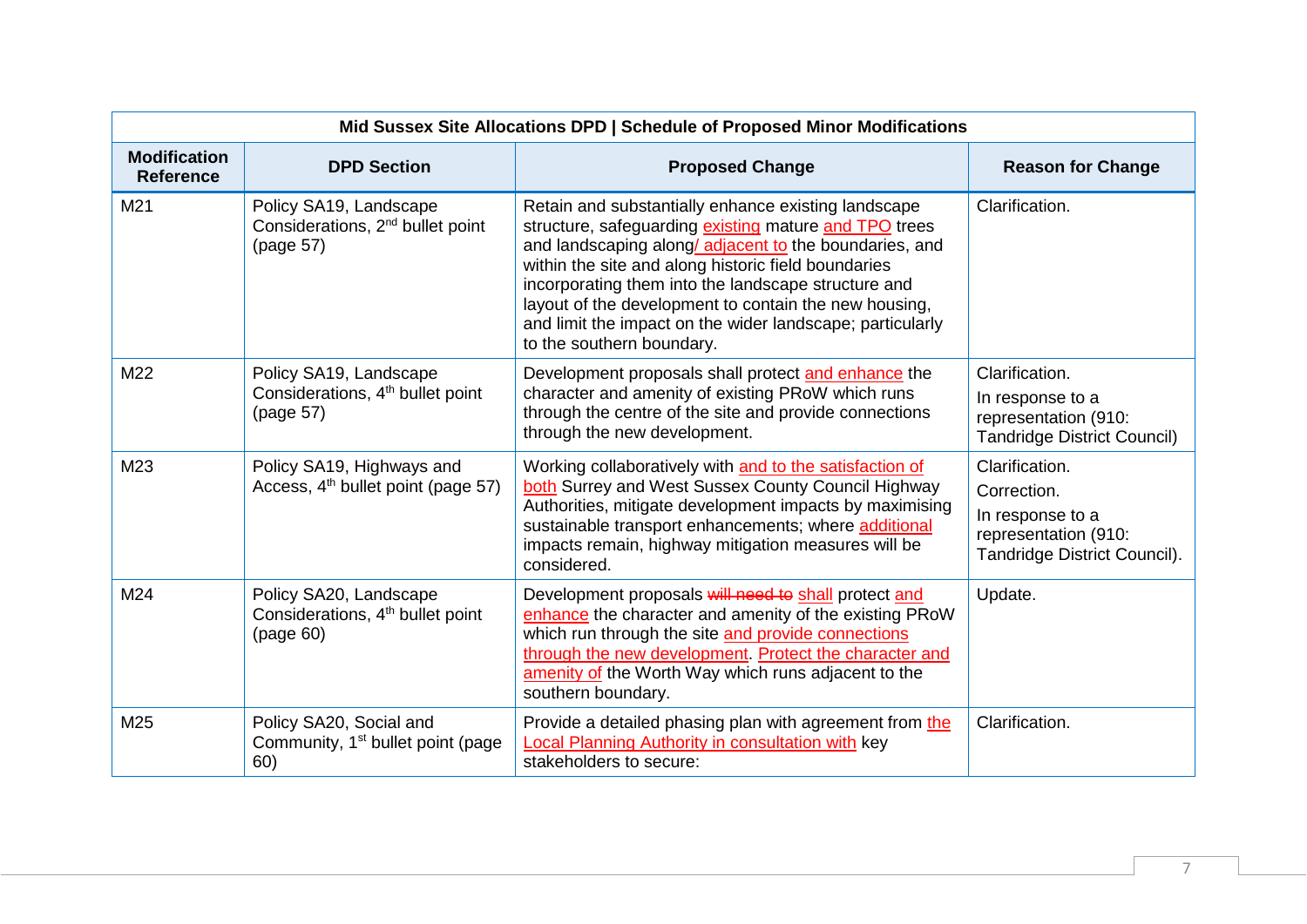|                                         | Mid Sussex Site Allocations DPD   Schedule of Proposed Minor Modifications          |                                                                                                                                                                                                                                                                                                                                                                         |                                                                                                           |  |
|-----------------------------------------|-------------------------------------------------------------------------------------|-------------------------------------------------------------------------------------------------------------------------------------------------------------------------------------------------------------------------------------------------------------------------------------------------------------------------------------------------------------------------|-----------------------------------------------------------------------------------------------------------|--|
| <b>Modification</b><br><b>Reference</b> | <b>DPD Section</b>                                                                  | <b>Proposed Change</b>                                                                                                                                                                                                                                                                                                                                                  | <b>Reason for Change</b>                                                                                  |  |
| M26                                     | Policy SA20, Highways and<br>Access, 2 <sup>nd</sup> bullet point (page 61)         | Working collaboratively with and to the satisfaction of<br>both Surrey and West Sussex County Council Highway<br>Authorities, mitigate development impacts by maximising<br>sustainable transport enhancements; where additional<br>impacts remain, highway mitigation measures will be<br>considered.                                                                  | Clarification.<br>Correction.<br>In response to a<br>representation (910:<br>Tandridge District Council). |  |
| M27                                     | Policy SA23, Objectives (page<br>67)                                                | To deliver a high quality, landscape led, sustainable<br>extension to Cuckfield, which provides enhanced and<br>accessible open space; respects the character of the<br>village and <b>conserves and enhances</b> the setting of the<br>High Weald AONB; and which is comprehensively<br>integrated with the settlement so residents can access<br>existing facilities. | To meet statutory<br>requirements.<br>In response to a<br>representation (642): High<br>Weald AONB Unit.  |  |
| M28                                     | Policy SA23, Landscape<br>Considerations, 1 <sup>st</sup> bullet point<br>(page 68) | Undertake a Landscape and Visual Impact Assessment<br>(LVIA) to inform the site layout, capacity and mitigation<br>requirements to minimise impacts on in order to conserve<br>and enhance the setting of the High Weald AONB<br>adjacent to the north and minimise impacts on the wider<br>countrywide.                                                                | To meet statutory<br>requirements.<br>In response to a<br>representation (642: High<br>Weald AONB Unit).  |  |
| M29                                     | Policy SA25, AONB, 1 <sup>st</sup> bullet<br>point (page 73)                        | Undertake a Landscape and Visual Impact Assessment<br>(LVIA) to inform the site layout, capacity and mitigation<br>requirements, in order to conserve and enhance the<br>landscape of the High Weald AONB, and minimise<br>impacts on its special qualities, as set out in the High<br>Weald AONB Management Plan.                                                      | Correction.<br>In response to a<br>representation (642: High<br>Weald AONB Unit).                         |  |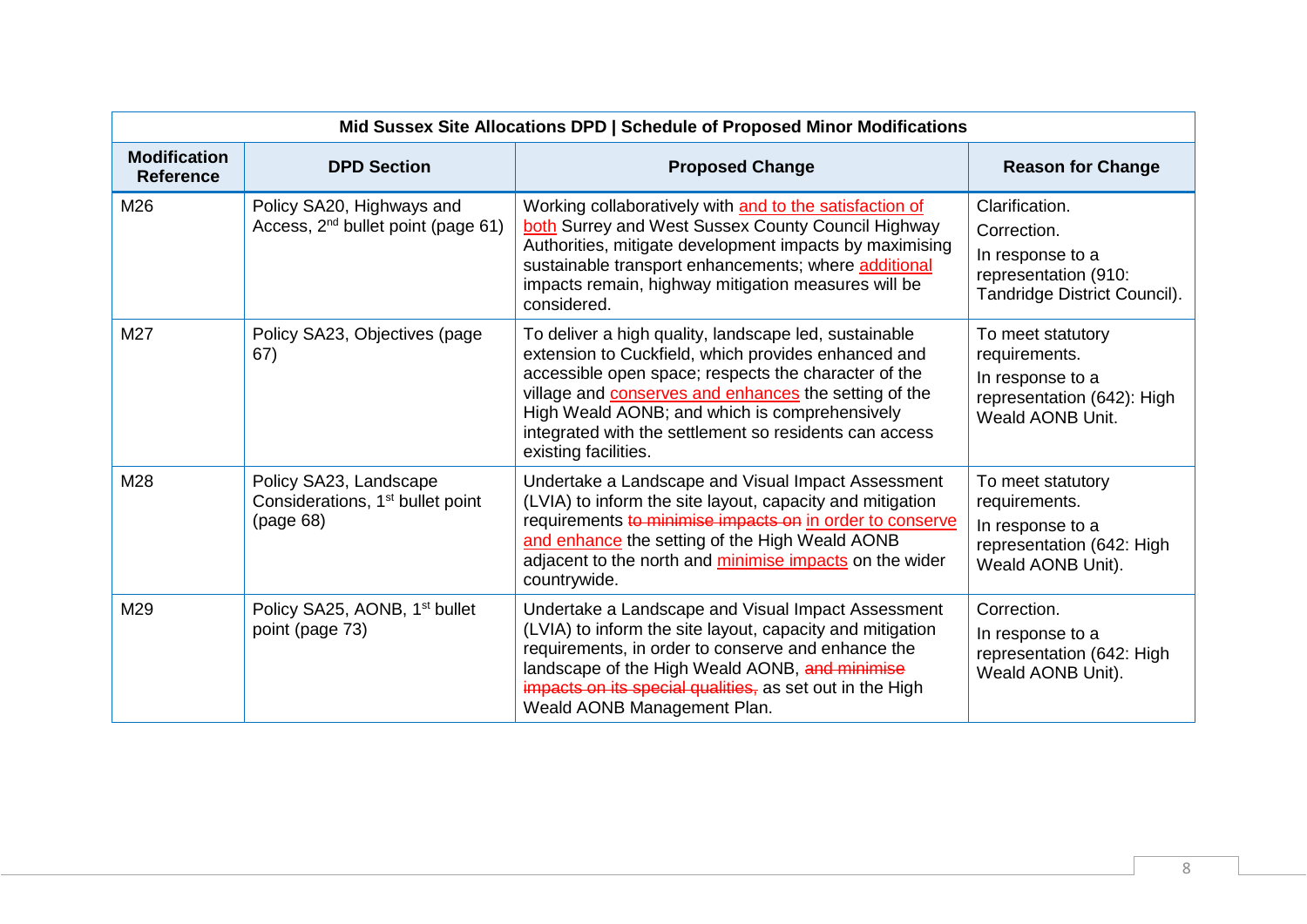| Mid Sussex Site Allocations DPD   Schedule of Proposed Minor Modifications |                                                              |                                                                                                                                                                                                                                                                                                                                            |                                                                                                                            |
|----------------------------------------------------------------------------|--------------------------------------------------------------|--------------------------------------------------------------------------------------------------------------------------------------------------------------------------------------------------------------------------------------------------------------------------------------------------------------------------------------------|----------------------------------------------------------------------------------------------------------------------------|
| <b>Modification</b><br><b>Reference</b>                                    | <b>DPD Section</b>                                           | <b>Proposed Change</b>                                                                                                                                                                                                                                                                                                                     | <b>Reason for Change</b>                                                                                                   |
| M30                                                                        | Policy SA26, Gross Site Area<br>$(ha)$ (page 76)             | 4.74 0.58                                                                                                                                                                                                                                                                                                                                  | Correction.<br>In response to a<br>representation (773:<br><b>Ashurst Wood Village</b><br>Council).                        |
| M31                                                                        | Policy SA26, Objectives (page<br>76)                         | To deliver a sensitive extension to Ashurst Wood which<br>reflects local distinctiveness and sites well within<br>conserves and enhances the landscape of the High<br>Weald AONB, retaining the sylvan, Parkland landscape<br>character and semi-rural character of this section of<br>Hammerwood Road.                                    | To meet statutory<br>requirements.<br>Clarification.<br>In response to a<br>representation (642: High<br>Weald AONB Unit). |
| M32                                                                        | Policy SA26, AONB, 1 <sup>st</sup> bullet<br>point (page 76) | Undertake a Landscape and Visual Impact Assessment<br>(LVIA) to inform the site layout, capacity and mitigation<br>requirements, in order to <b>protect</b> conserve and enhance<br>the landscape and natural beauty of the High Weald<br>AONB.                                                                                            | To meet statutory<br>requirements.<br>In response to a<br>representation (642: High<br>Weald AONB Unit).                   |
| M33                                                                        | Policy SA27, Objectives (page<br>78)                         | Insert first bullet:<br>To deliver a high quality, landscape led, sustainable<br>extension to Handcross, which respects the character of<br>the village and conserves and enhances the landscape of<br>the High Weald AONB, and which is comprehensively<br>integrated with the settlement so residents can access<br>existing facilities. | Consistency.<br>In response to a<br>representation (642: High<br>Weald AONB Unit).                                         |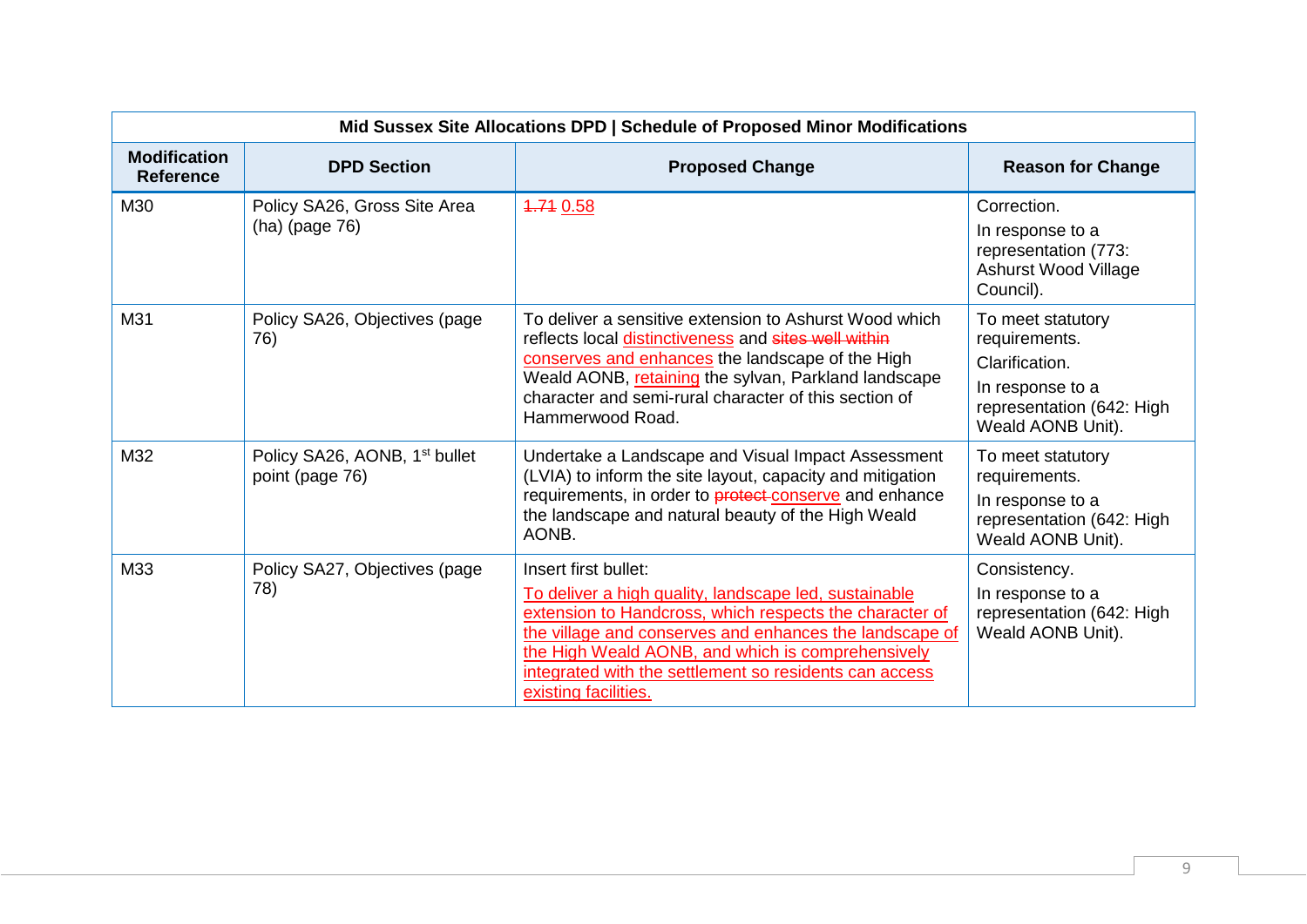|                                         | Mid Sussex Site Allocations DPD   Schedule of Proposed Minor Modifications |                                                                                                                                                                                                                                                                                                                                                                  |                                                                                                          |  |
|-----------------------------------------|----------------------------------------------------------------------------|------------------------------------------------------------------------------------------------------------------------------------------------------------------------------------------------------------------------------------------------------------------------------------------------------------------------------------------------------------------|----------------------------------------------------------------------------------------------------------|--|
| <b>Modification</b><br><b>Reference</b> | <b>DPD Section</b>                                                         | <b>Proposed Change</b>                                                                                                                                                                                                                                                                                                                                           | <b>Reason for Change</b>                                                                                 |  |
| M34                                     | Policy SA27, AONB, 1 <sup>st</sup> bullet<br>point (page 79)               | Ensure that the site layout, capacity and landscape<br>mitigation requirements are informed by the<br>recommendations of a Landscape and Visual Impact<br>Assessment (LVIA), in order to conserve and enhance<br>the landscape of the High Weald AONB, and to minimise<br>impacts on its special qualities as set out in the High<br>Weald AONB Management Plan. | Correction.<br>In response to a<br>representation (642: High<br>Weald AONB Unit).                        |  |
| M35                                     | Policy SA28, Objectives (page)<br>80)                                      | To deliver a high quality, landscape led, sustainable<br>extension to Horsted Keynes, which respects the<br>character of the village and <b>conserves and enhances the</b><br>landscape of the High Weald AONB, and which is<br>comprehensively integrated with the settlement so<br>residents can access existing facilities.                                   | To meet statutory<br>requirements.<br>In response to a<br>representation (642: High<br>Weald AONB Unit). |  |
| M36                                     | Policy SA28, AONB, 1 <sup>st</sup> bullet<br>point (page 81)               | Ensure that the site layout, capacity and landscape<br>mitigation requirements are informed by the<br>recommendations of a Landscape and Visual Impact<br>Assessment (LVIA), in order to conserve and enhance<br>the landscape of the High Weald AONB, and minimise<br>impacts on its special qualities as set out in the High<br>Weald AONB Management Plan.    | Correction.<br>In response to a<br>representation (642: High<br>Weald AONB Unit).                        |  |
| M37                                     | Policy SA29, Objectives (page<br>82)                                       | To deliver a high quality, landscape led, sustainable<br>extension to Horsted Keynes, which respects the<br>character of the village and <b>conserves and enhances the</b><br>landscape of the High Weald AONB, and which is<br>comprehensively integrated with the settlement so<br>residents can access existing facilities.                                   | To meet statutory<br>requirements.<br>In response to a<br>representation (642: High<br>Weald AONB Unit). |  |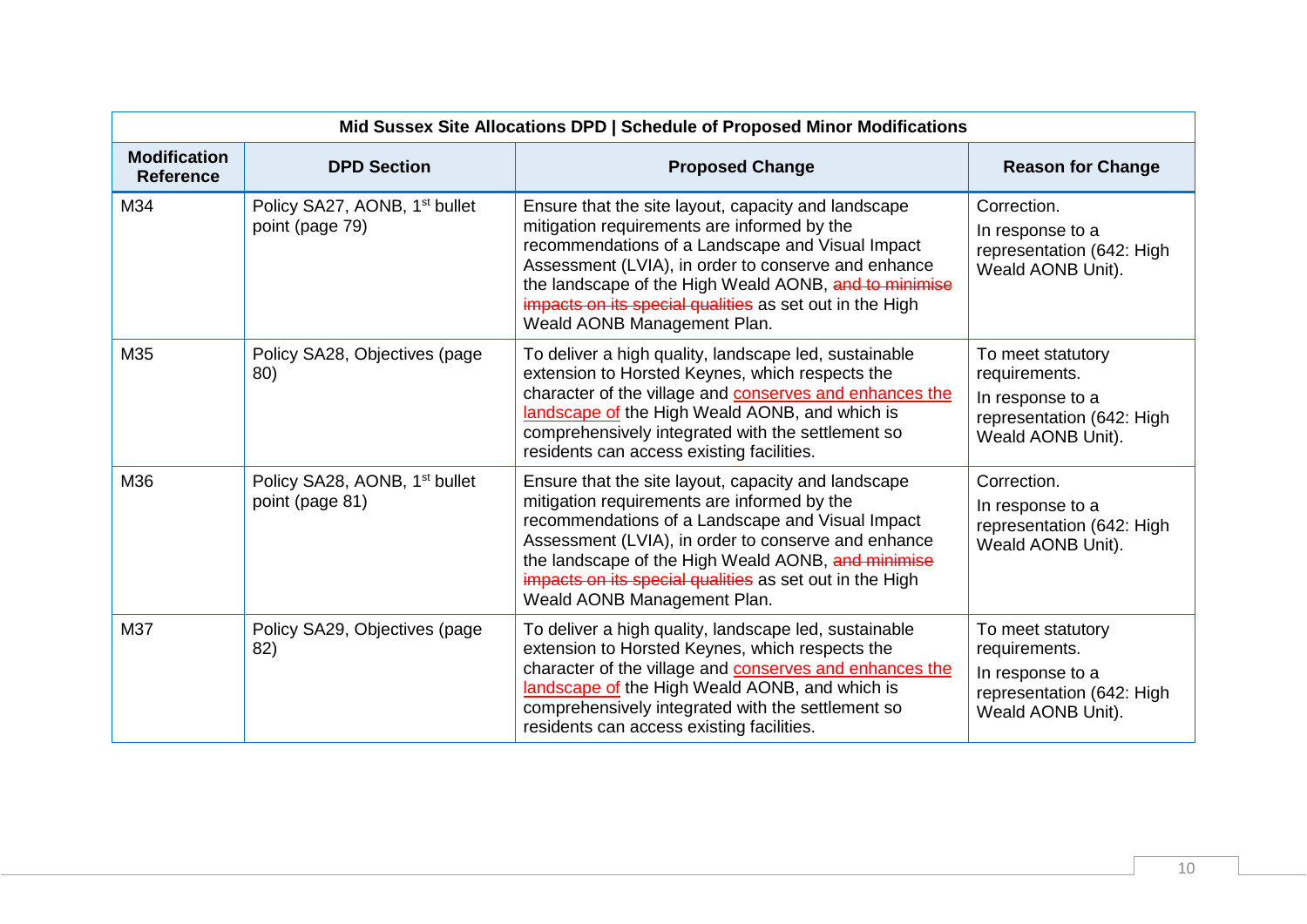|                                         | Mid Sussex Site Allocations DPD   Schedule of Proposed Minor Modifications         |                                                                                                                                                                                                                                                                                                                                                               |                                                                                      |  |
|-----------------------------------------|------------------------------------------------------------------------------------|---------------------------------------------------------------------------------------------------------------------------------------------------------------------------------------------------------------------------------------------------------------------------------------------------------------------------------------------------------------|--------------------------------------------------------------------------------------|--|
| <b>Modification</b><br><b>Reference</b> | <b>DPD Section</b>                                                                 | <b>Proposed Change</b>                                                                                                                                                                                                                                                                                                                                        | <b>Reason for Change</b>                                                             |  |
| M38                                     | Policy SA29, AONB, 1 <sup>st</sup> bullet<br>point (page 83)                       | Ensure that the site layout, capacity and landscape<br>mitigation requirements are informed by the<br>recommendations of a Landscape and Visual Impact<br>Assessment (LVIA), in order to conserve and enhance<br>the landscape of the High Weald AONB, and minimise<br>impacts on its special qualities as set out in the High<br>Weald AONB Management Plan. | Correction.<br>In response to a<br>representation (642: High<br>Weald AONB Unit).    |  |
| M39                                     | Policy SA32, Objectives (page<br>88)                                               | To deliver a farmstead character redevelopment which<br>retains existing buildings of historic value and capable of<br>conversion, and which conserves and enhances the<br>landscape character of the High Weald AONB.                                                                                                                                        | Clarification.<br>In response to a<br>representation (642: High<br>Weald AONB Unit). |  |
| M40                                     | Policy SA32, Urban Design<br>Principles, 1 <sup>st</sup> bullet point (page<br>88) | Enhance local landscape and historic character and<br>views with a high quality development with a farmstead<br>character based on an analysis of the historic farmstead,<br>utilising any existing historic buildings which are capable<br>of being retained, set within a landscape setting.                                                                | Clarification.<br>In response to a<br>representation (642: High<br>Weald AONB Unit). |  |
| M41                                     | Policy SA32, AONB, 1 <sup>st</sup> bullet<br>point (page 88)                       | Undertake a Landscape and Visual Impact Assessment<br>(LVIA) to inform the site layout, capacity and mitigation<br>requirements, in order to conserve and enhance the<br>landscape of the High Weald AONB, and minimise<br>impacts on its special qualities, as set out in the High<br>Weald AONB Management Plan.                                            | Correction.<br>In response to a<br>representation (642: High<br>Weald AONB Unit).    |  |
| M42                                     | Policy SA32, AONB, 3rd bullet<br>point (page 88)                                   | Retain and enhance with native tree species the the<br>existing Scots Pine tree belt on the western boundary<br>and provide additional tree planting along the southern<br>and eastern boundaries.                                                                                                                                                            | Correction.<br>In response to a<br>representation (642: High<br>Weald AONB Unit).    |  |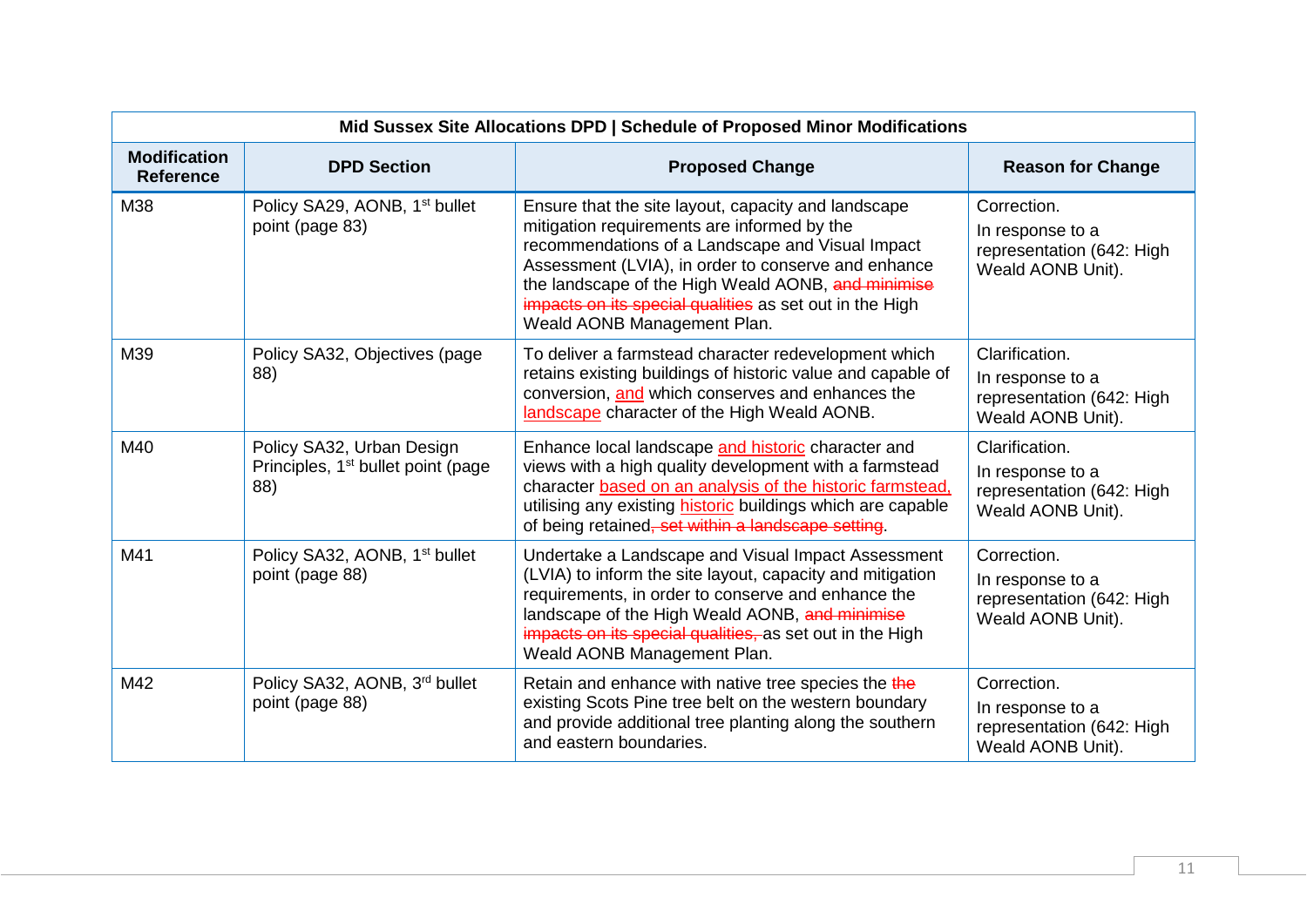|                                         | Mid Sussex Site Allocations DPD   Schedule of Proposed Minor Modifications |                                                                                                                                                                                                                                                            |                                                                                      |  |
|-----------------------------------------|----------------------------------------------------------------------------|------------------------------------------------------------------------------------------------------------------------------------------------------------------------------------------------------------------------------------------------------------|--------------------------------------------------------------------------------------|--|
| <b>Modification</b><br><b>Reference</b> | <b>DPD Section</b>                                                         | <b>Proposed Change</b>                                                                                                                                                                                                                                     | <b>Reason for Change</b>                                                             |  |
| M43                                     | Policy SA32, AONB, 4 <sup>th</sup> bullet<br>point (page 88)               | Provide a robust native hedge with trees along the north<br>boundary of the site to reinforce the field patterns and<br>soften the visible built form.                                                                                                     | Correction.<br>In response to a<br>representation (642: High<br>Weald AONB Unit).    |  |
| M44                                     | Policy SA35 (page 96)                                                      | New development in these areas should be carefully<br>designed having regard to matters such as building<br>layout, noise insulation, landscaping, the historic<br>environment, and means of access and meet the<br>requirement for biodiversity net gain. | Completeness.<br>In response to a<br>representation (748:<br>Sussex Wildlife Trust). |  |
| M45                                     | Policy SA35, Maps (page 98-99)                                             | Switch the order of maps to show the correct map for the<br>highway upgrades described adjacent/in heading<br>Maps:<br>A264 Corridor upgrades at Copthorne Hotel<br>Junction<br>A23 junction upgrades at Hickstead                                         | Correction.                                                                          |  |
| M46                                     | Policy SA37, Map (page 103)                                                | Amend the map key to:<br>Proposed safeguarding for potential eyeleway<br>multifunctional network<br>Potential cycleway multifunctional network (outside of<br>Mid Sussex District)<br>See map below.                                                       | Correction.                                                                          |  |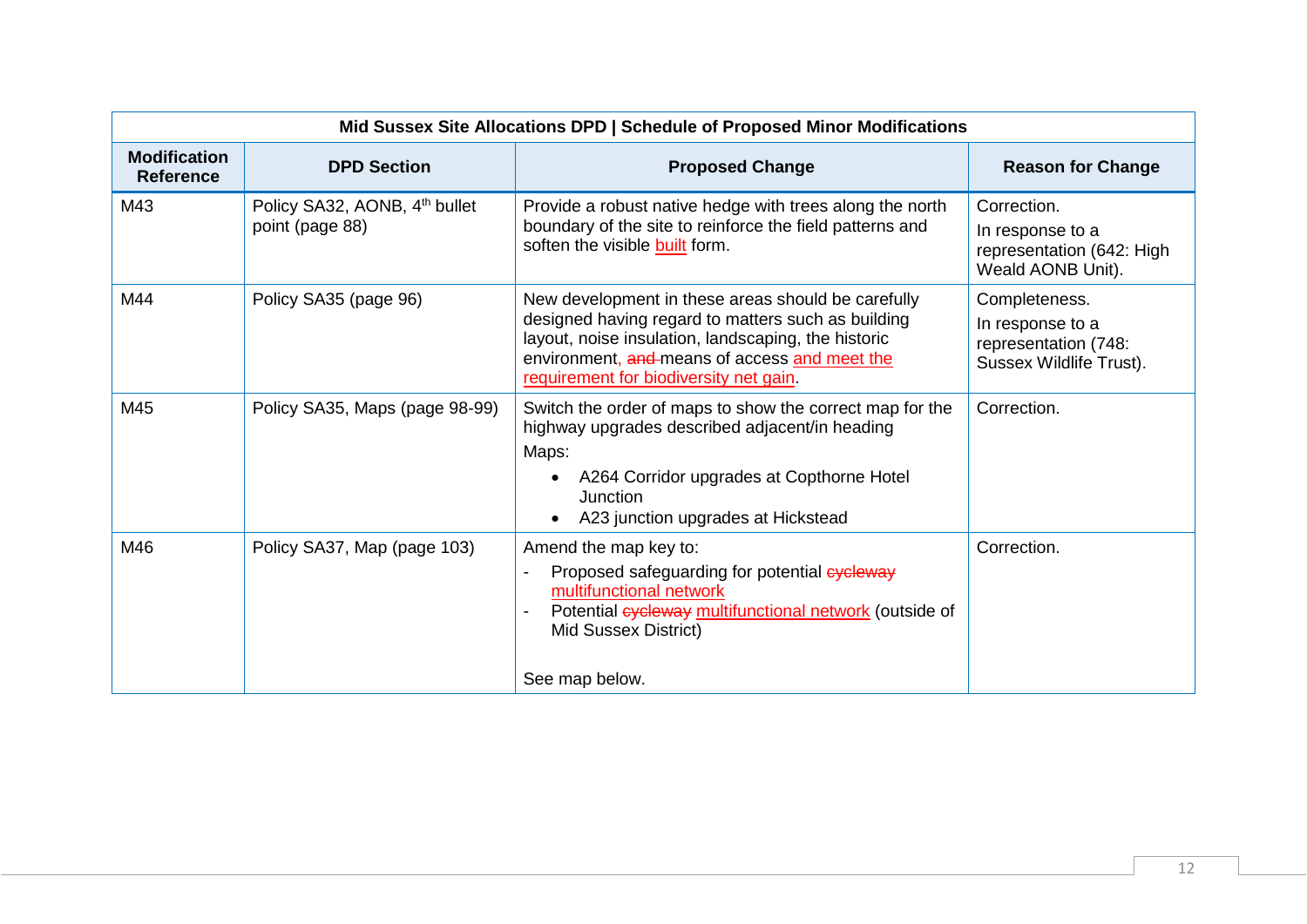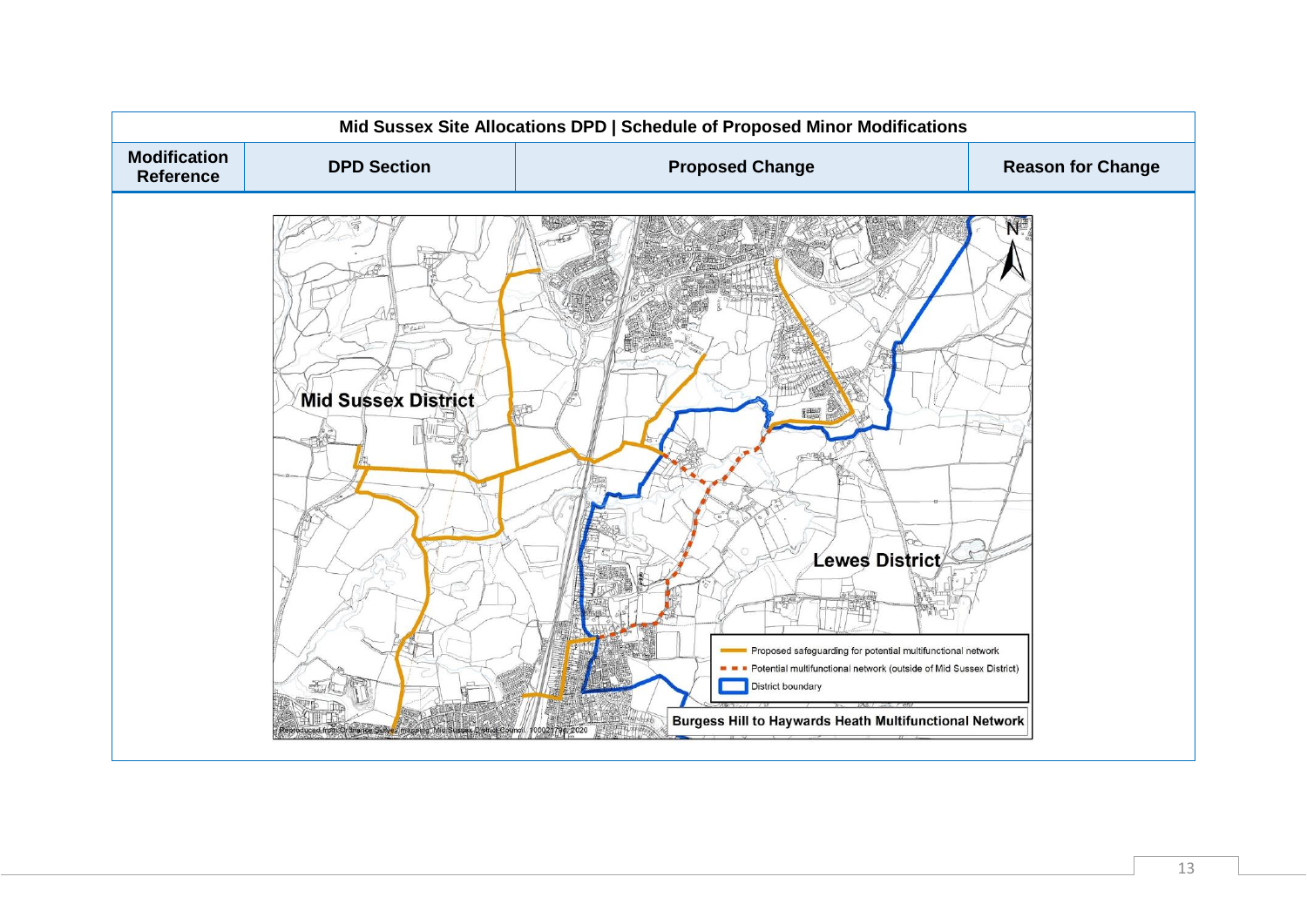| Mid Sussex Site Allocations DPD   Schedule of Proposed Minor Modifications |                           |                                                                                                                                                                                                                                                                                                                                                                                                                                        |                                                                                |  |  |  |
|----------------------------------------------------------------------------|---------------------------|----------------------------------------------------------------------------------------------------------------------------------------------------------------------------------------------------------------------------------------------------------------------------------------------------------------------------------------------------------------------------------------------------------------------------------------|--------------------------------------------------------------------------------|--|--|--|
| <b>Modification</b><br><b>Reference</b>                                    | <b>DPD Section</b>        | <b>Proposed Change</b>                                                                                                                                                                                                                                                                                                                                                                                                                 | <b>Reason for Change</b>                                                       |  |  |  |
| M47                                                                        | Paragraph 3.35 (page 104) | Any air quality assessments and other related work<br>should be undertaken by a competent person/company <sup>19</sup><br>in line with best practice and the Air Quality and<br>Emissions Mitigation Guidance for Sussex 20192020 <sup>20</sup> , or<br>its replacements. This guidance requires that appropriate<br>levels of mitigation are detailed to reduce air quality<br>impacts.                                               | Update.<br>In response to a<br>representation (689: CPRE<br>Sussex).           |  |  |  |
| M48                                                                        | Footnote 20 (page 104)    | Air Quality and Emissions Mitigation Guidance for Sussex<br>Authorities (2019) (2020)                                                                                                                                                                                                                                                                                                                                                  | Update.<br>In response to a<br>representation (689: CPRE<br>Sussex).           |  |  |  |
| M49                                                                        | Policy SA38 (page 105)    | Where sensitive development is proposed in areas of<br>existing poor air quality and/ or where major development<br>is proposed, including the development types set out in<br>the Council's current guidance (Air Quality and Emissions<br>Mitigation Guidance for Sussex (20192020 or as<br>updated)) an air quality assessment will be required.                                                                                    | Update.<br>In response to a<br>representation (689: CPRE<br>Sussex).           |  |  |  |
| M <sub>50</sub>                                                            | Policy SA38 (page 105)    | Development proposals that are likely to have an impact<br>on local air quality, including those in or within relevant<br>proximity to existing or potential Air Quality Management<br>Areas (AQMAs) or designated nature conservation areas<br>sensitive to changes in air quality, will need to<br>demonstrate measures/ mitigation that are incorporated<br>into the design to minimise any impacts associated with<br>air quality. | Completeness.<br>In response to a<br>representation (710:<br>Natural England). |  |  |  |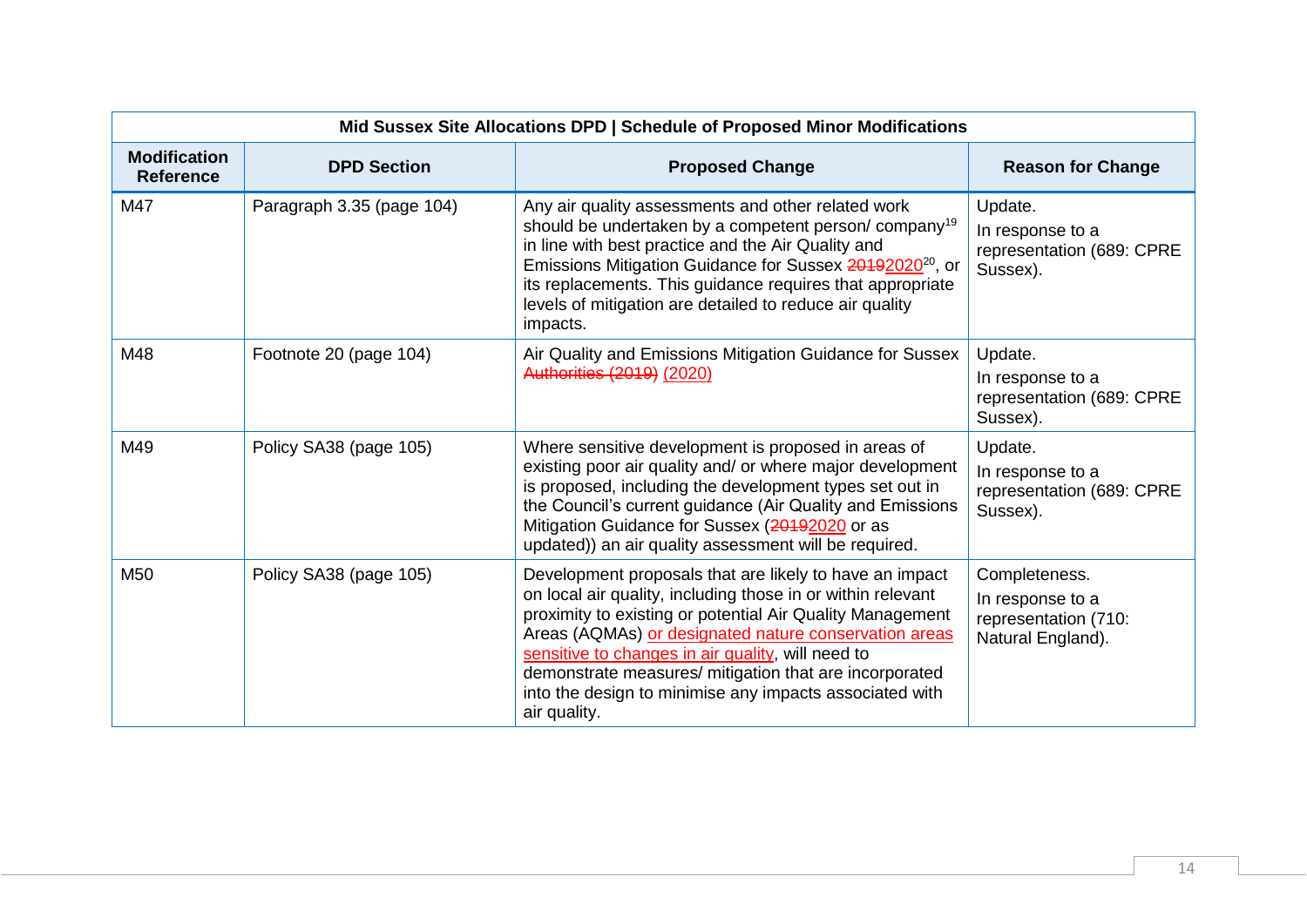| Mid Sussex Site Allocations DPD   Schedule of Proposed Minor Modifications |                                                                                                                    |                                                                                                                                                                                                                                                                                          |                                                                                |  |  |  |
|----------------------------------------------------------------------------|--------------------------------------------------------------------------------------------------------------------|------------------------------------------------------------------------------------------------------------------------------------------------------------------------------------------------------------------------------------------------------------------------------------------|--------------------------------------------------------------------------------|--|--|--|
| <b>Modification</b><br><b>Reference</b>                                    | <b>DPD Section</b>                                                                                                 | <b>Proposed Change</b>                                                                                                                                                                                                                                                                   | <b>Reason for Change</b>                                                       |  |  |  |
| M <sub>51</sub>                                                            | Appendix B: Monitoring<br>Framework, Policy SA37 (page<br>142)                                                     | Policy:<br>SA37: Burgess Hill/ Haywards Heath Multifunctional<br><b>Cycle Network</b><br>Indicator:<br>Progress of strategic multifunctional eyele network<br>identified in policy<br>Target:<br>Delivery of a dedicated strategic multifunctional eycle<br>network identified in policy | Correction.                                                                    |  |  |  |
| <b>Policies Maps</b>                                                       |                                                                                                                    |                                                                                                                                                                                                                                                                                          |                                                                                |  |  |  |
| M <sub>52</sub>                                                            | Policies Map:<br>Burgess Hill (Main Map)<br><b>Burgess Hill Multifunctional</b><br>Network (Inset Map)             | Amend the Policies Maps to no longer show the route of<br>the potential multifunctional network through Lewes<br>District.                                                                                                                                                               | Update.                                                                        |  |  |  |
| Sustainability Appraisal (Regulation 19 Main Report - July 2020)           |                                                                                                                    |                                                                                                                                                                                                                                                                                          |                                                                                |  |  |  |
| M <sub>53</sub>                                                            | Section 6 Housing - Housing<br>Sites - Site Appraisal<br>Conclusions - Sites that perform<br>poorly #216 (page 52) | <b>Reasons Column:</b><br>Add after current wording:<br>However, Site 216 overlaps with Site 807 which will<br>deliver more housing and better contribute to meeting the<br>district housing need. Therefore Site 807 is the preferred<br>at this location.                              | Clarification.<br>In response to a<br>representation (1243: Mrs<br>Griffiths). |  |  |  |
| M <sub>54</sub>                                                            | Appendix 4 - Site options:<br>Burgess Hill - Objective 3 -<br>Education (page 123)                                 | <b>Assessment Column:</b><br>Site option (a), (c), (d), (e) and (f) are located less than a<br>10-minute walk from the nearest primary school GP<br>surgery, option (b), is a 10-15-minute walk, while option<br>(g) and (i) are more than a 20-minute walk.                             | Correction.<br>In response to a<br>representation (615:<br>SOFLAG).            |  |  |  |